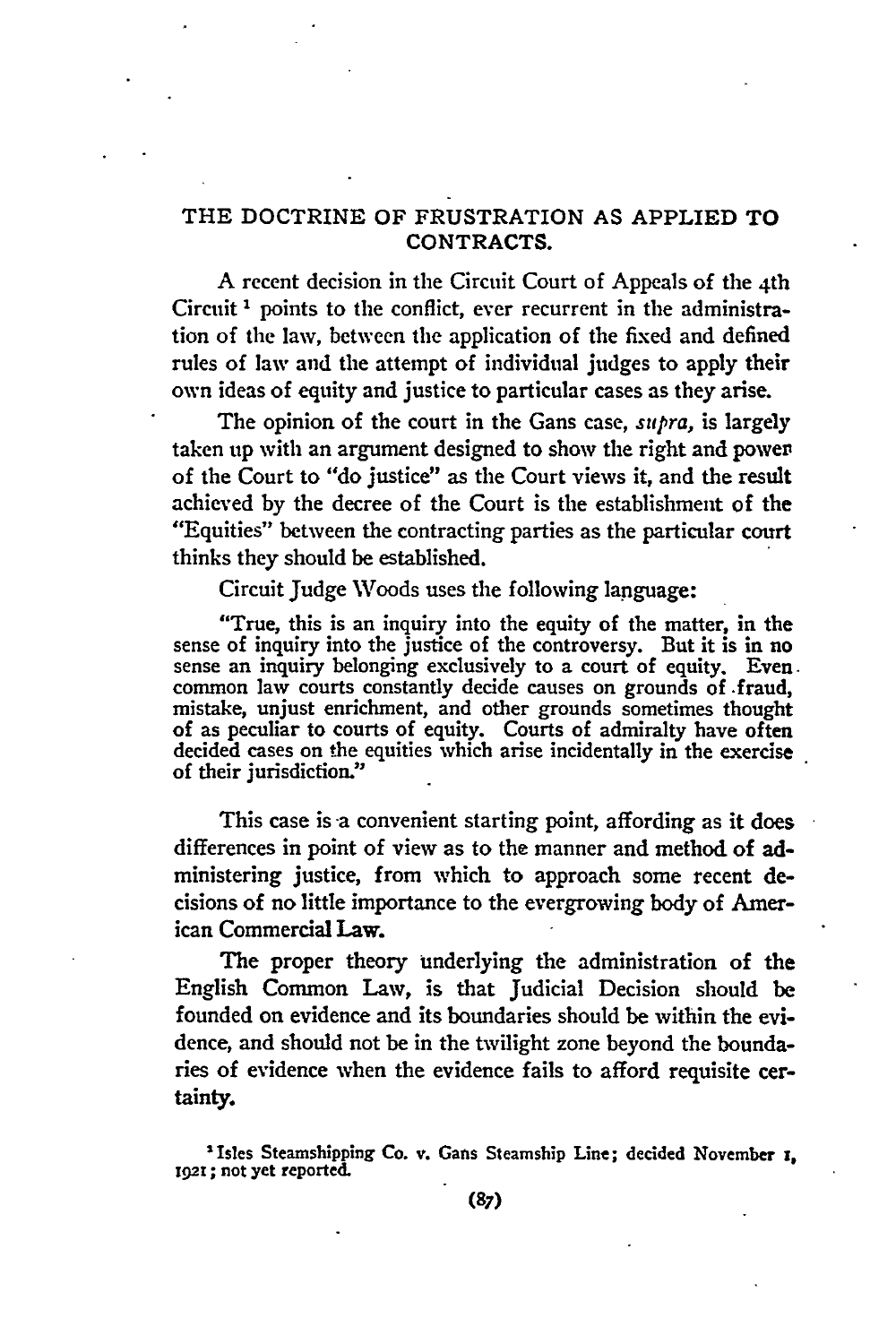But in the most careful adherence to this theory of judicial decision, the struggle of a rule of practical character to emerge from the necessities of modern commerce and become recognized as a rule of law, is one fraught with interest.

The development of the rule itself will depend not only upon the circumstances in which the controversy calling for the application of the rule is involved, when presented to the Court, but also upon whether the particular court inclines more strongly toward a strict application to the evidence of the definite rules of law, or, impelled by an individual desire, toward arriving at the "equities of the case" as they may appeal to the particular court at the time, disregarding or misapplying the definite rule of law, and thus plunging the rules of law into uncertainty.

The former method involves a nice adjustment or expansion of the reason of the rule to the solution of the question presented. by the combination of the facts in evidence.

The latter method generally results in the situation described by the phrase-"Hard cases make bad law."

Perhaps as good an illustration as any of the latter method will be found in the remarks of the District Court Judge, in the case now under discussion, during the oral argument:

"It depends, in fact, upon whether you are more interested in principles than in doing actual justice. Officially I am bound by principles, but only officially. Where it is necessary for the preservation of some set of rules, it is a poor judge, when he finds himself faced by what appears to be a principle in a particular case, which leads in that case to the breaking of justice, does not take that principle up and turn it over and examine and squeeze it and press it, and see if, after all, whether the form in which it has sometimes been stated is the real principle or not. Sometimes he finds it is, and sometimes for broad general reasons—He ought never to do it until he has struggled as hard as he can to find out how the real heart of the principle can be preserved and justice done, and usually, if he struggles hard enough, the desired result is obtained."<sup>2</sup>

### And again, later in the argument:

"All I want to hear from you about is the legal principles as applied principally to the question of whether this should not be treated as a real frustration. **If** it is not to be treated as a real frus-

**'Transcript of Record, U. S. C C. A., p. 404.**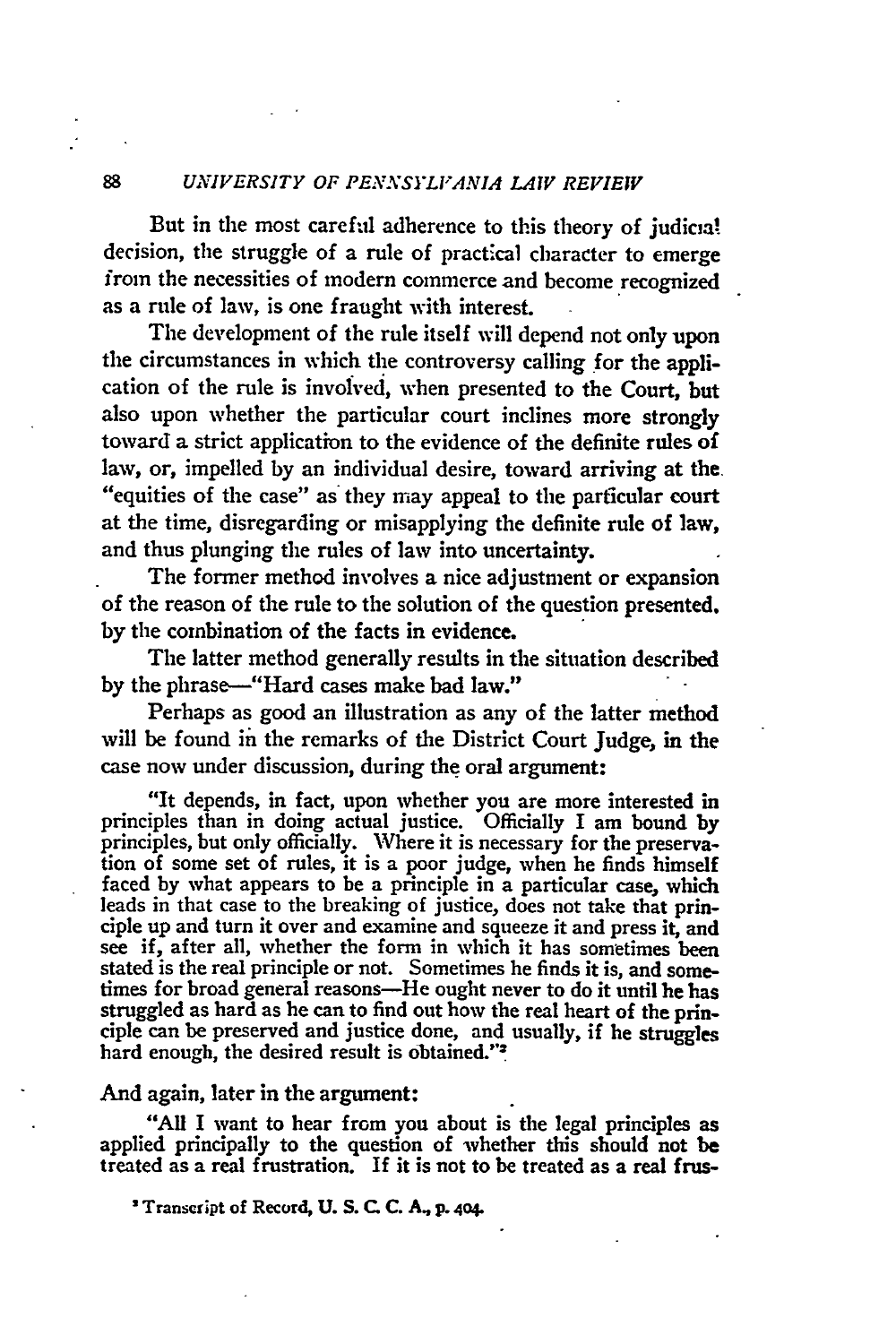### *DOCTRIXE OF FRUSTRATION AS APPLIED TO COINTRACTS* **89**

tration, I will find some way to give them those rights and I am not greatly bothered about the various technicalities. They can be reasoned around well enough."<sup>3</sup>

When the rule in Paradine v. Jane<sup>4</sup> was inflexibly followed, it was found that while applicable *simpliciter* to the hard and fast requirements of the law affecting real property, it must be modified when applied to the more flexible character of the everchanging manner of men in dealing with one another respecting . personal contracts [as distinguished from Real Property contracts], and so the rule can be found changing form under the facts as presented in such cases as Taylor v. Caldwell,<sup>5</sup> Krell v. Henry,<sup>6</sup> Horlock v. Beal,<sup>7</sup> etc.

The first is a case where a hired Music Hall was burned before occupancy could be had; the second, where a flat was hired for certain days to view the Coronation procession, which was postponed; and, the third, a suit for wages by a seaman whose English ship was detained by Germany on the outbreak of the War.

How the rule is understood is evidenced not only in the manner of statement, but in the name given to it. This is to be especially remarked in the consideration of the cases we are about to discuss.

The English Courts speak of "The Doctrine of Commercial Frustration," "The Commercial Frustration of the Adventure," "The Putting of an end in a commercial sense to a commercial speculation." The Courts of the United States refer to what has been said to be the identical rule, as the doctrine of "Impossibility of Performance," or of "Supervening Impossibility of Performance."

The word "frustration" does not connote impossibility, and the cases even in the United States Courts where the rule has been applied, are not all cases where performance of the contract

*'Id.,* **p. 411. "Aleyn 26 (Eng. 1647). '3 B. & S.** *826* **(Eng. 1863). 'L R. (19o3), 2** *K.* **B. 740 (Eng.).** *'L..R* **(zgx6), z A. C. 86 (Eng.).**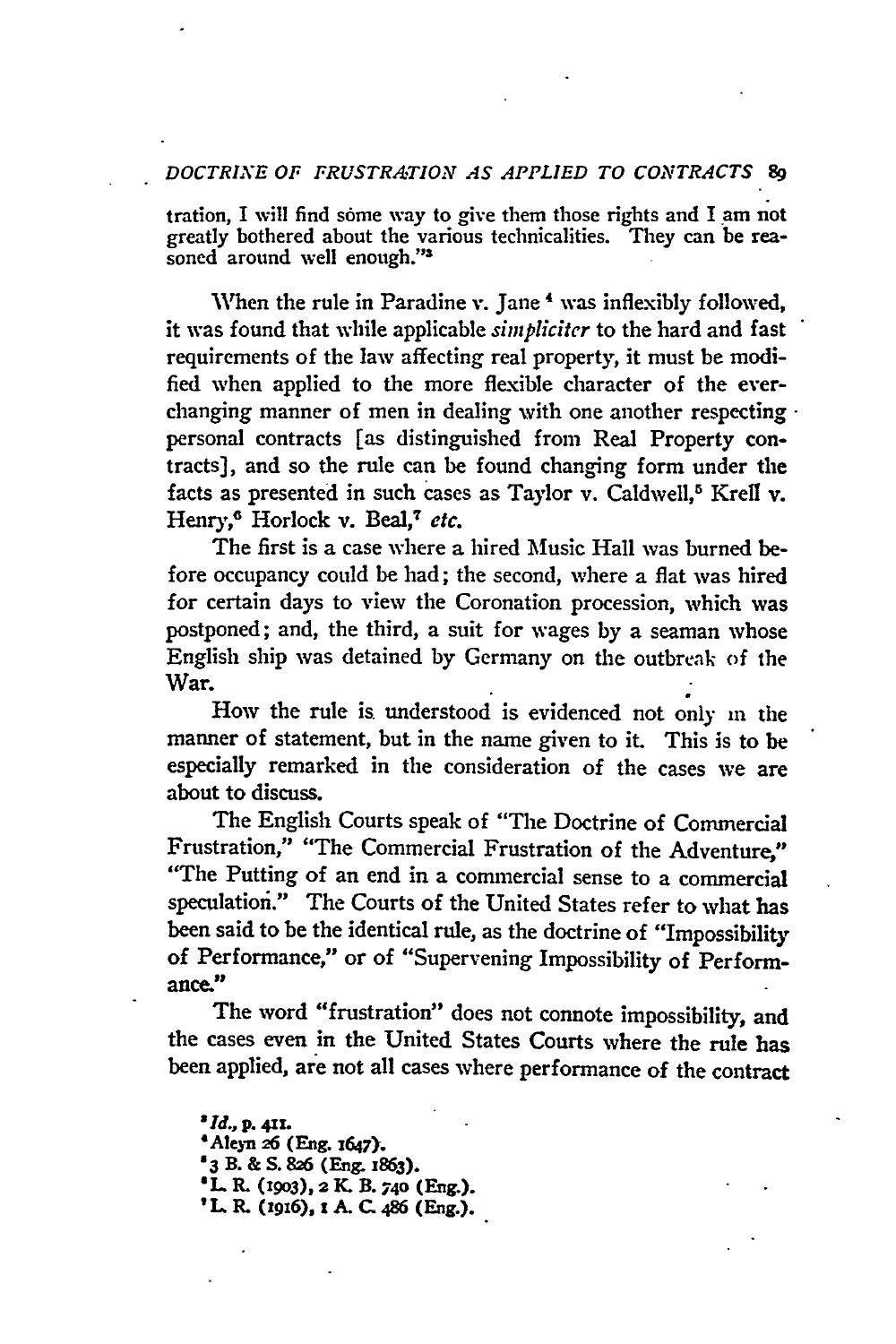was rendered actually impossible, but only rendered so difficult of performance as to be regarded as not possible in the eyes of the law, that is to say, not required to be done because impliedly not undertaken to be done.

The American Courts have been slow to adopt the phraseology of the English Courts. The **term** "frustration" is not found, or, at least, not frequently found, in the language of the American Courts dealing with this phase of contract law.

However, in the opinion of the very able District Judge in the case first above-mentioned, reported under the title "The Isle of Mull,"<sup>8</sup> the Court, after speaking of the contract as having become "in a substantial sense impossible," proceeds to inquire if there has been "an actual frustration, either of their mutual purpose or of the purpose of either of them," and later adverts to a conclusive presumption of law involving "a constructive frustration," and still later in the opinion speaks of the "modem doctrine of frustration."

Is there a "modern doctrine of frustration" to be found in the present body of American law, and how far have its limits and boundaries been defined?

Regardless of the terminology, the American Courts have treated the effect of certain subsequent events on the obligation of performance on one side or the other of a contract, as either to defeat or to frustrate the intention of the parties, and, therefore, to nullify the obligations **of** the contract.

This view of the American Courts finds authoritative **ex**pression in the case of the "Kronprinzessin Cecilie." The contract there was to deliver specie upon the terms and for the freight monies agreed upon. It was as absolute a covenant as the one in Paradine v. Jane, *supra,* because the Court refused to apply the Restraint of Princes Clause as stretching it beyond its literal intent, but the Court found that the parties had impliedly undertaken that the covenant would not be performed in the event which indicated a commercial frustration of the enterprise.

**'257 Fed. 798 (1919). '244 U. S. 12 (1917).**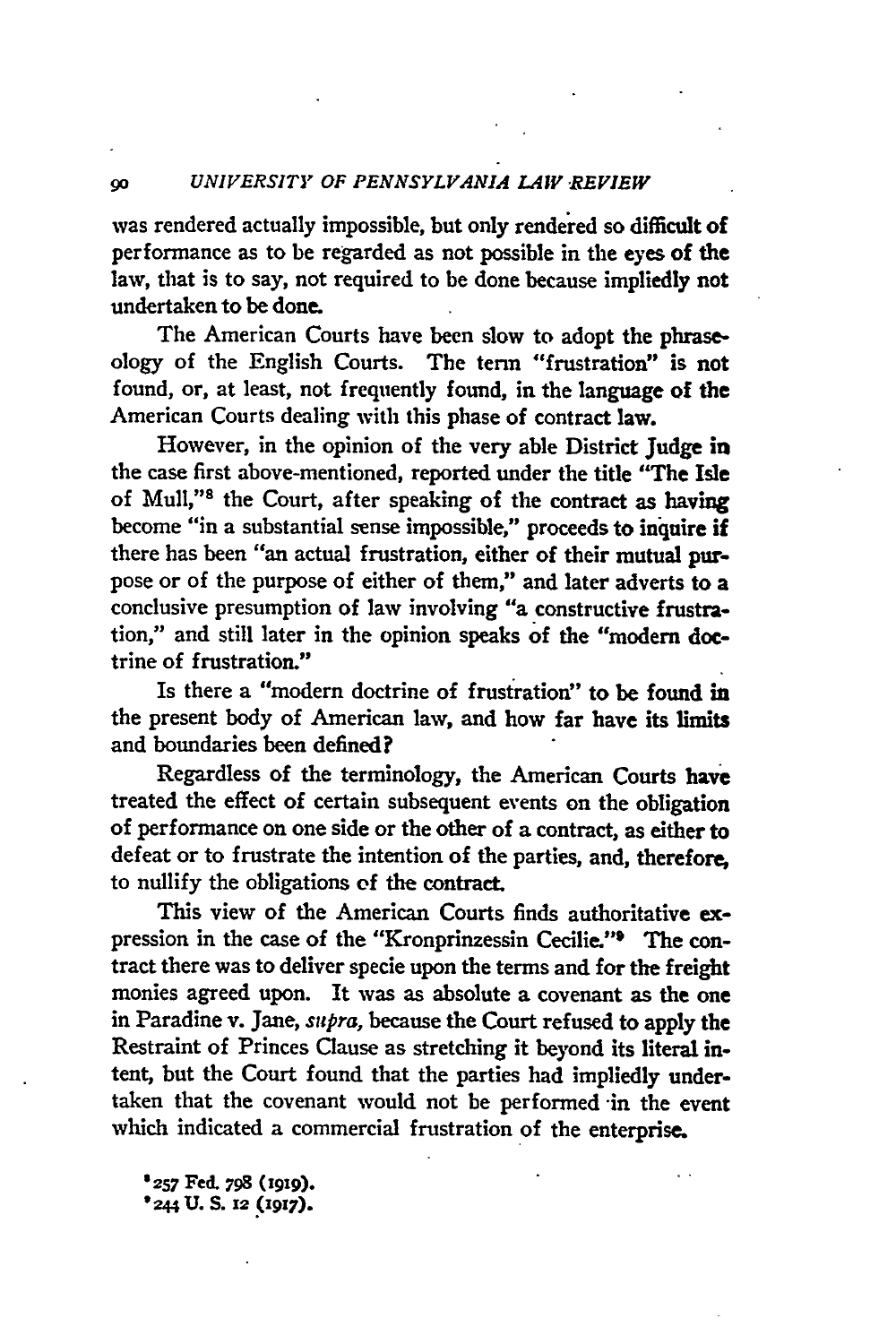# *DOCTRIXE OF FRUSTRATION AS APPLIED TO CONTRACTS 91*

And it is well to remark here that the event which went to defeat, in a commercial sense, the performance of the contract, was one which affected the performance of the contract by one of **the** parties only. It was in evidence that the freight had been paid and that the contract could have been performed **by** steaming the vessel under forced draft to Plymouth; but the Court held, in effect, that though the performance of the contract was still possible **by** the defendant, the common sense of the situation required the conelusion that performance was defeated in a commercial sense.

The result of this decision is entirely proper, but the application of the rule thus evolved and enunciated as the rule of common sense does not seem to find ready response in all the Courts.

The recent decisions of the District Court for the Eastern District of Maryland, known as the Baltimore Coal Cases,<sup>10</sup> seem to revert to the rule as applied previous to the decision in the "Kronprinzessin Cecilie," and rest upon the theory of Impossibility of Performance, and where there was a showing of a possibility of performance, to leave the parties to the contract to their bargain regardless of whether or not, in a commercial sense, the event which went to defeat the object of the parties, was one which, from a common sense viewpoint, rendered the commercial object of the contract frustrate.

In the Baltimore Coal Cases, *supra,* the contracts were wholly executory, and changing economic conditions, entirely beyond the control of the parties [largely influenced **by** Governmental regulation], had presented such a wide difference in the aspect of affairs at the time fixed for performance that it was scarcely open to serious question that the parties at the time of making the contract would have agreed together, in the phrase of one of the English Judges-"If that happen, then all is over between us."

But the Court ignored the question of frustration in a commercial sense and founded its decision on the fact of possibility

<sup>&</sup>quot; Romney v. McNeil, **273** Fed. *287* **(921);** Western Counties Shipping Co. **v.** McNeil, **273** Fed. **298 (i921);** Hcllenc Transport Steamship **Co. v.** McNeil, **273** Fed. 29o (gzr); Compagne Navigazione Sota v. Diamond Fuel Co., **273** Fed. *-9W* **(i92x);** Canute v. Diamond Fuel Co., *273* Fed. **3ox** (1921).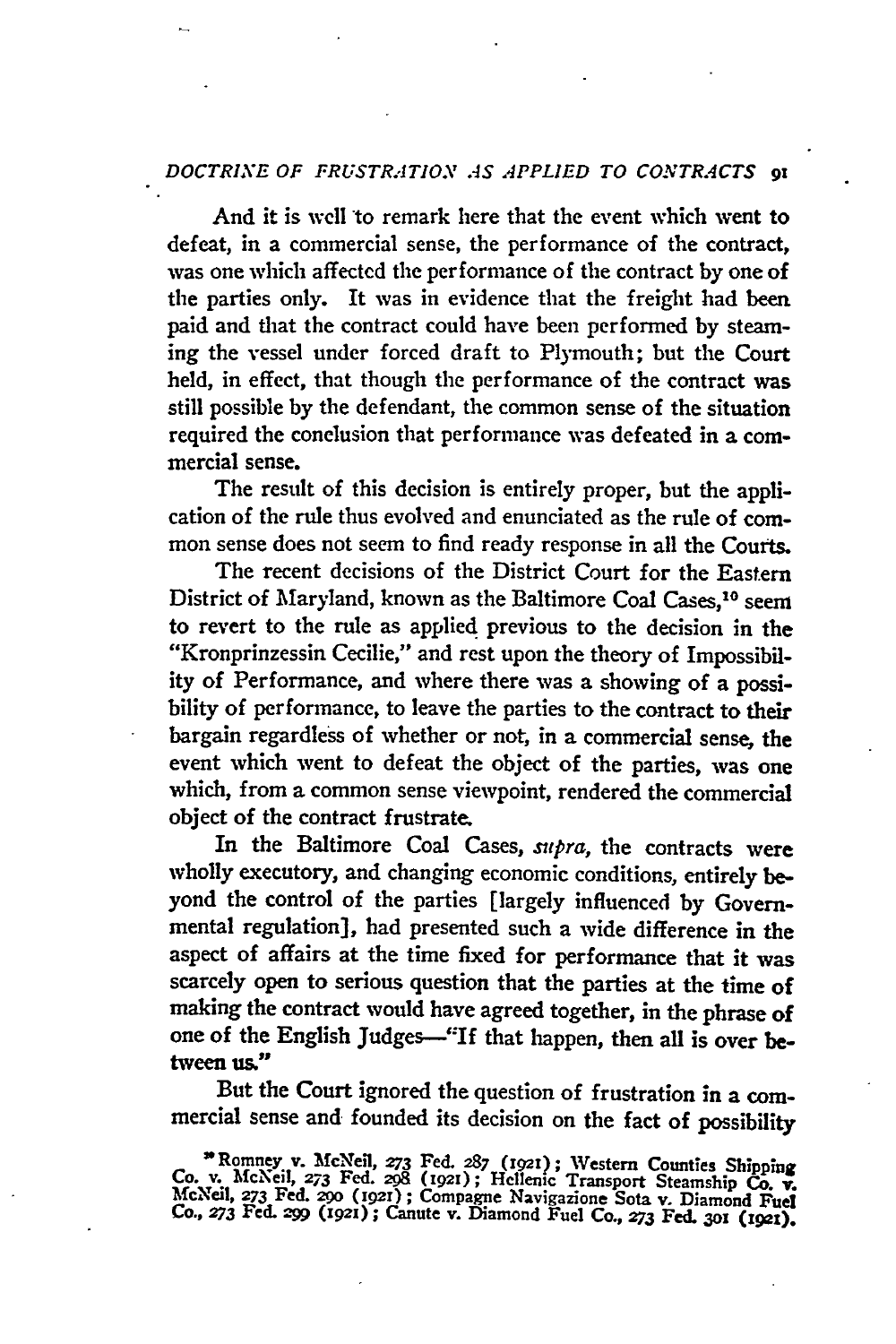# **<sup>92</sup>***UNIVERSITY OF PENANSYLVANIA LAW REVIEW*

or impossibility of performance, deciding- the question on what it was found that others, not similarly situated, found it possible to do under different circumstances and conditions. Certainly little consideration was given to the English thought, as expressed by Maule, J., in Moss v. Smith:<sup>11</sup>

"In matters of business a thing is said to be impossible when it is not practicable, and a thing is impracticable when it can only be done at an excessive or unreasonable cost";

or to the still later thought, expressed by Lord Parmoor in the . Metropolitan Water Board Case:<sup>12</sup>

"The real meaning and purport of such a contract is that works shall be carried out at prices fixed with reference to the then outlook for cost of labour, plant, and material, spread over a defined limit of time, which could not fail to affect materially the figures inserted **by** any contractor in sending in his tender."

It is true that the English Pre-War Contract Committee's Report **13** provides that mere increased cost should not be sufficient, but adds the significant words "unless to an enormous and extravagant extent," or unless "the pecuniary burden is so great as to approximate to physical prevention.'

No American case has apparently considered the question of increased cost as in any degree an available defence, no matter how enormous or extravagant, and in the consideration of what may defeat the objects of the parties, the pendulum would seem to swing backward and forward. .

The "Kronprinzessin Cecilie,"-decided **by** the Supreme Court on May **7, 1917,** apparently was not before the District Court in New York, in the decision on May **28,** 1917, of "The Themis,"14 when the Court decided that mere financial loss, however serious, could not affect the obligations of the parties to a contract.

**C. B. 94 (1850), cited by Lord Blackburn in Dahl v. Nelson, L. R., 6 A. C. 38 (i881), at page 5Z. <sup>0</sup> L. R. 0918), 1 A. C. zi.**

**0 See. 1o, Cd. 8975, of 19T&**

**2444 Fed. 545 (1917).**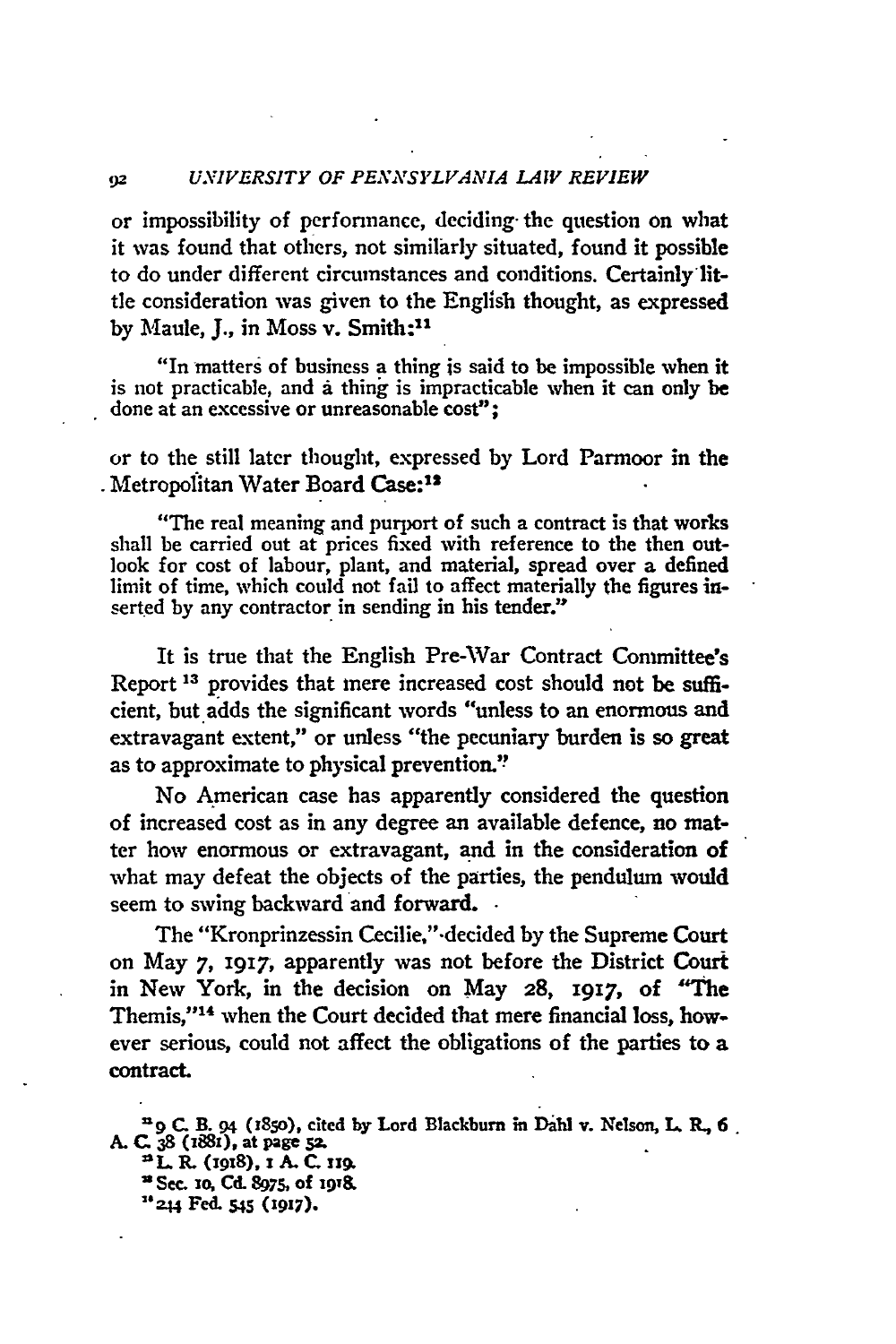### *DOCTRINE OF FRUSTR.-1TION AS APPLIED TO CONTRACTS* **93**

In that case the slide in the Panama Canal presented a subsequent change in the situation which materially affected the contract of the parties, although the Court gave the fact no effect.

But the Baltimore Coal Cases, *supra,* really involved the transportation of a large quantity of coal at fixed prices to foreign customers, some of whom, indeed, were Governmental agencies, and although the contracts for transportation took the form of charter parties on individual ships, they were in reality tonnage contracts, and were not in the nature of time charter parties, and were not to be ruled **by** those cases which hold that, despite the inteference with the use of' the ship, the charterer is still able, and therefore required, to pay the money due on the charter hire under his covenant to do so.<sup>15</sup>

The unprecedented rise, to extravagant heights, of the cost of coal, the extraordinary concentration of hundreds of vessels at the coal loading ports on the North Atlantic, the consequent rapid and disproportionate fall in the price of tonnage, and the subsequent cancellation of contracts and commitments on the part of European buyers, incident to the extraordinarily rapid change in all the factors of the trade, produced a situation materially affecting the figures on which all costs were based in the contracts made **by** the contractor, and presented an enormous and extravagant difference in the pecuniary burden of the coal contractor, certainly great enough to approximate physical prevention, and in reality rendered it financially, if not also physically, impossible for the coal contractor to fulfill his commitments; yet these facts, one or all, singly or together,'were apparently given no consideration in the judicial decision of the District Judge to hold the contractor liable on his covenants.

But certain it seems to be that there is a "modern doctrine of frustration" in the American lav. The very language of the Circuit Court of Appeals for the Third Circuit, in certifying the questions involved to the Supreme Court in Allanwilde Transport Corporation v. Vacuum Oil Company,<sup>16</sup> indicates this clearly.

**Clyde,** *etc.,* **S. S. Co. v. Vest** India **S. S.** Co., **169 Fed. 275 (1909).**

**<sup>248</sup> U.** *S.377 (1919).*